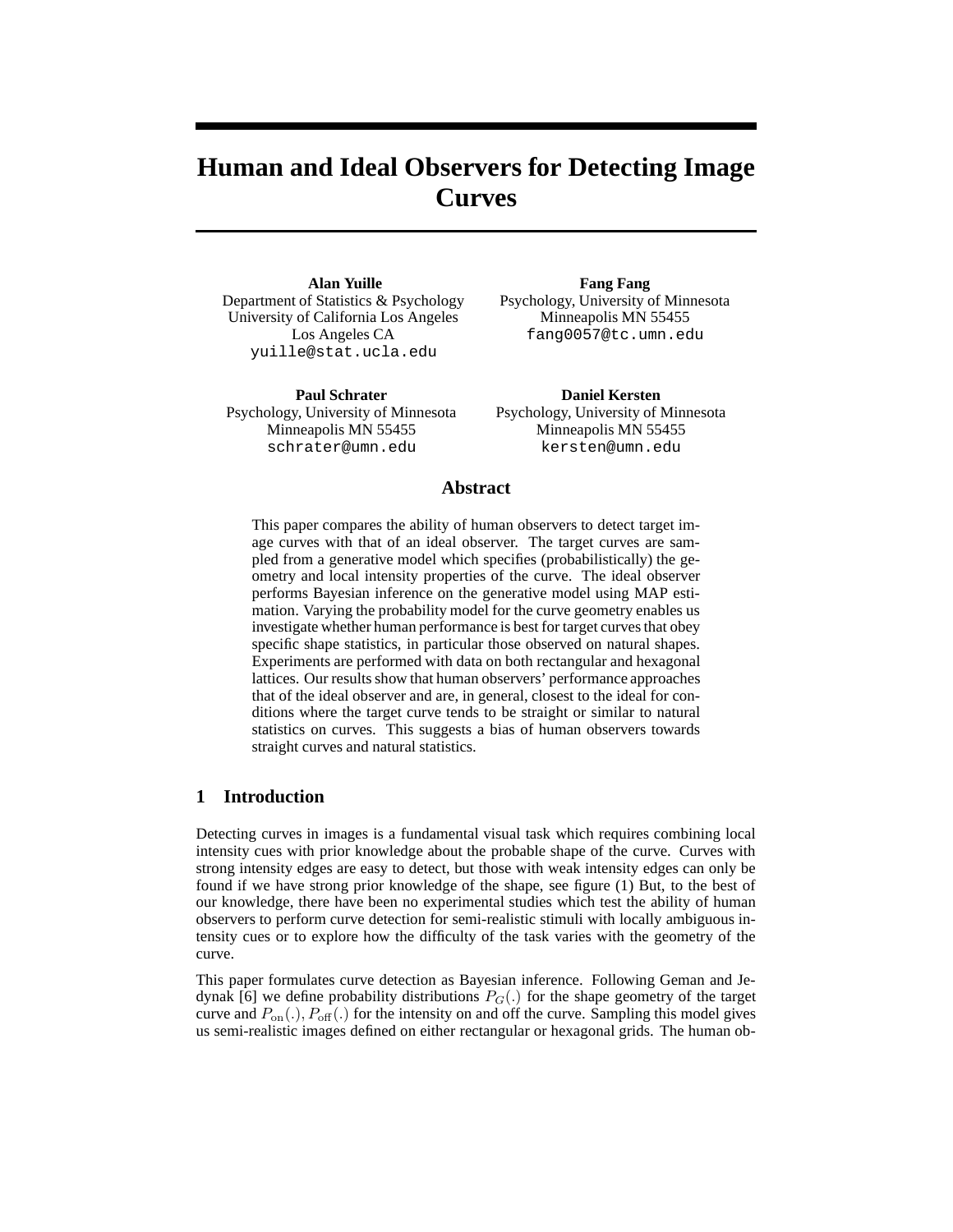

Figure 1: It is plausible that the human visual system is adapted to the shape statistics of curves and paths in images like these. Left panel illustrates the trade-off between the reliability of intensity measurements and priors on curve geometry. The tent is easy to detect because of the large intensity difference between it and the background, so little prior knowledge about its shape is required. But detecting the goat (above the tent) is harder and seems to require prior knowledge about its shape. Centre panel illustrates the experimental task of tracing a curve (or road) in clutter. Right panel shows that the first order shape statistics from 49 object images (one datapoint per image) are clustered round  $P(straight) = 0.64$  (with  $P(left) = 0.18$  and  $P(right) = 0.18$ ) for both rectangular and hexagonal lattices, see [1].

server's task is to detect the target curve and to report it by tracking it with the (computer) mouse. Human performance is compared with that of an *ideal observer* which computes the target curve using Bayesian inference (implemented by a dynamic programming algorithm). The ideal observer gives a benchmark against which human performance can be measured.

By varying the probability distributions  $P_G$ ,  $P_{on}$ .  $P_{off}$  we can explore the ability of the human visual system to detect curves under a variety of conditions. For example, we can vary  $P_G$  and determine what changes in  $P_{on}P_{off}$  are required to maintain a pre-specified level of detection performance.

In particular, we can investigate how human performance depends on the geometrical distribution  $P_G$  of the curves. It is plausible that the human visual system has adapted to the statistics of the natural world, see figure (1), and in particular to the geometry of salient curves. Our measurements of natural image curves, see figure (1), and studies by [16], [10], [5] and [2], show distributions for shape statistics similar to those found for image intensities statistics [11, 9, 13]. We therefore investigate whether human performance approaches that of the ideal when the probability distributions  $P_G$  is similar to that for curves in natural images.

This investigation requires specifying performance measures to determine how close human performance is to the ideal (so that we can quantify whether humans do better or worse *relative to the ideal* for different shape distributions  $P_G$ ). We use two measures of performance. The first is an *effective order parameter* motivated by the order parameter theory for curve detection [14], [15] which shows that the detectability of target curves, by an ideal observer, depends only on an order parameter K which is a function of the probability distributions characterizing the problem. The second measure computes the value of the posterior distribution for the curves detected by the human and the ideal and takes the logarithm of their ratio. (For theoretical reasons this is expected to give a performance measure similar to the effective order parameter).

The experiments are performed by human observers who are required to trace the target curve in the image. We simulated the images first on a rectangle grid and then on a hexagonal grid to test the generality of the results. In these experiments we varied the probability distributions of the geometry  $P_G$  and the distribution  $P_{on}$  of the intensity on the target curve to allow us to explore a range of different conditions (we kept the distribution  $P_{\text{off}}$  fixed).

In section (2) we briefly review previous psychophysical studies on edge detection. Sec-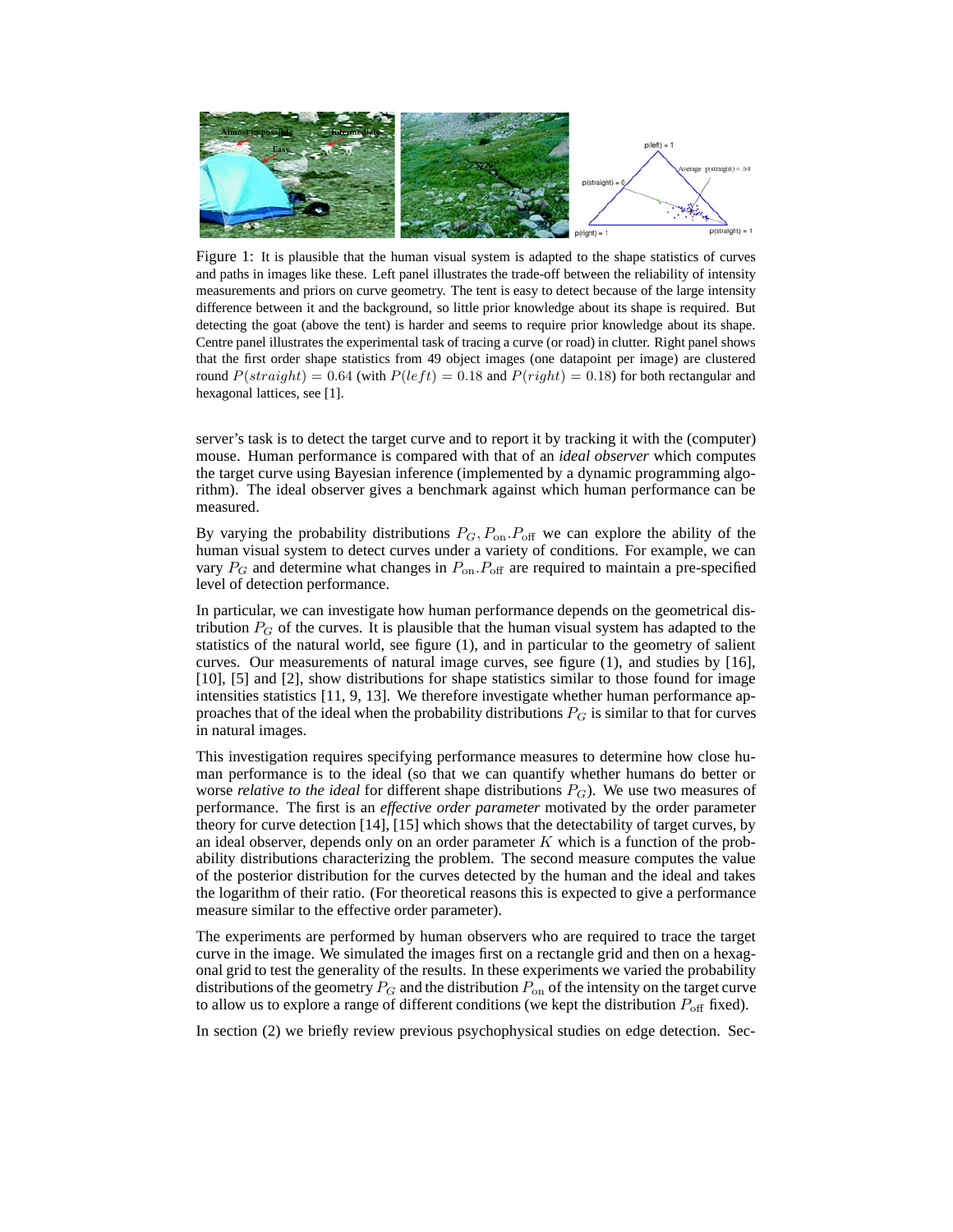

Figure 2: Left panel: the tree structure superimposed on the lattice. Centre panel: a pyramid structure used in the simulations on the rectangular grid. Right panel: Typical distributions of  $P_{\text{on}}$ ,  $P_{\text{off}}$ 

tion (3) describes our probabilistic model and specifies the ideal observer. In section (4), we describe the order parameter theory and define two performance measures. Sections (5,6) describe experimental results on rectangular and hexagonal grids respectively in terms of our two performance measures.

# **2 Previous Work**

Previous psychophysical studies have shown conditions for which the human visual system is able to effectively group contour fragments when embedded in an array of distracting fragments [3, 8]. Most of these studies have focused on the geometrical aspects of the grouping process. For example, it is known that the degree to which a target contour "pops out" depends on the degree of similarity of the orientation of neighboring fragments (typically gabor patches) [3], and that global closure facilitates grouping [8].

Recently, several researchers have shown that psychophysical performance for contour grouping may be understood in terms of the statistical properties of natural contours [12, 5]. For example, Geisler [5] has shown that human contour detection for line segments can be quantitatively predicted from a local grouping rule derived from measurements of local edge statistics.

However, apart from studies that manipulate the contrast of gabor patch tokens [4], there has been little work on how intensity and contour geometry information is combined by the visual system under conditions that begin to approximate those of natural contours. In this paper we attempt to fill this gap by using stimuli sampled from a generative model which enables us to quantitatively characterize the shape and intensity information available for detecting curves and compare human performance with that of an ideal detector.

## **3 The Probabilistic Model for Data Generation**

We now describe our model in detail. Following [6], we formulate target curve detection as tree search, see figure (2), through a Q-nary tree. The starting point and initial direction is specified and there are  $Q^N$  possible distinct paths down the tree. A target curve hypothesis consists of a set of connected straight-line segments called *segments*. We can represent a path by a sequence of moves  $\{t_i\}$  on the tree. Each move  $t_i$  belongs to an *alphabet*  $\{a_{\mu}\}$  of size Q. For example, the simplest case sets  $Q = 3$  with an alphabet  $a_1, a_2, a_3$  corresponding to the decisions: (i)  $a_1$  – go straight (0 degrees), (ii)  $a_2$  – go left (-5 degrees), or (iii)  $a_3$  – go right (+ 5 degrees). This determines a path  $x_1, \ldots, x_N$  in the image lattice where  $\mathbf{x}_i, \mathbf{x}_{i+1}$  indicate the start and end points of the  $i^{th}$  segment. The relationship between the two representations is given by  $x_{i+1} = x_i + w(x_i - x_{i-1}, t_i)$ , where  $w(x_i - x_{i-1}, t_i)$  is a vector of approximately fixed magnitude (choosen to ensure that the segment ends on a pixel) and whose direction depends on the angle of the move  $t_i$  relative to the direction of the previous segment  $\mathbf{x}_i - \mathbf{x}_{i-1}$ . In this paper we restrict  $Q = 3$ .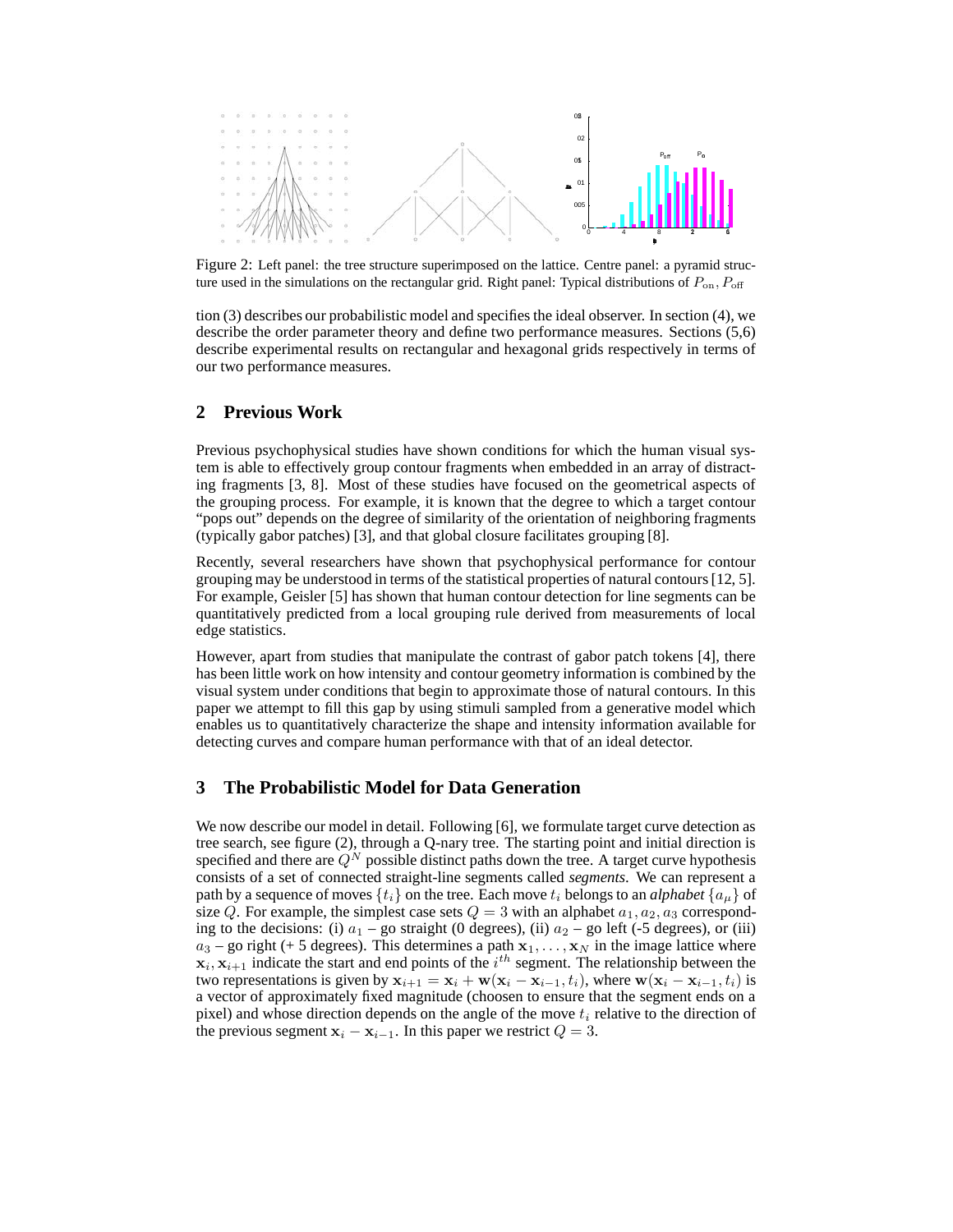We put a prior probability on the geometry of paths down the tree. This is of form  $P({t<sub>i</sub>}) = \prod_{i=1}^{N} P(t_i)$ . We will always require that the probabilities to go left or right are equal and hence we can specify the distribution by the probability  $P(straight)$  that the curve goes straight. Our analysis of image curve statistics suggests that  $P(straight)$  = 0.64 for natural images, see figure (1).

We specify the probability models  $P_{on}$ ,  $P_{off}$  for the image intensity *on* and *off* to be of Poisson form defined over the range  $(1, ..., 16)$ , see figure  $(2)$ . This reduced range means that the distributions are expressed as  $P_{on}(I = n) = (1/K_{on})e^{-\lambda_{on}}\lambda_{on}^n/n!$  and  $P_{off}$  (I = n) = (1/ $K_{off}$ ) $e^{-\lambda_{off}}\lambda_{off}^{n}/n!$ , where  $K_{on}$ ,  $K_{off}$  are normalization factors. We fix  $\lambda_{off} = 8.0$  and will vary  $\lambda_{on}$ . The quantity  $\lambda_{on} - \lambda_{off}$  is a measure of the local intensity contrast of the target contour and so we informally refer to it as the *signal-to-noise ratio* (SNR).

The Ideal Observer estimates the target curve trajectory by MAP estimation (which we compute using dynamic programming). As described in [6], MAP estimation corresponds to finding the path  $\{t_i\}$  with filter measurements  $\{y_i\}$  which maximizes the (scaled) loglikelihood ratio, or *reward function*,

$$
r({ti}, {yi}) = \frac{1}{N} \{ \log P(Y|X) + \log P(X) - \sum_{i=1}^{N} \log U(t_i) \}
$$

$$
= \frac{1}{N} \sum_{i=1}^{N} \log \{ P_{on}(y_i) / P_{off}(y_i) \} + \frac{1}{N} \sum_{i=1}^{N} \log \{ P_G(t_i) / U(t_i) \},
$$
(1)

where  $U(.)$  is the uniform distribution (i.e.  $U(t) = 1/3 \forall t$ ) and so  $\sum_{i=1}^{N} \log U(t_i)$  $-N \log 3$  which is a constant. The length of the curve is  $N = 32$  in our experiments.

We implement this model on both rectangular and hexagonal lattices (the hexagonal latttices equate for contrast at borders, and are visually more realistic). The tree representation used by Geman and Jedynak must be modified when we map onto these lattices. For a rectangular lattice, the easiest way to do this involves defining a *pyramid* where paths start at the apex and the only allowable "moves" are: (i) one step down, (ii) one step down and one step left, and (iii) one step down and one step right. This can be represented by  $x_{i+1} = x_i + w(t_i)$  where  $t_i \in \{-1, 0, 1\}$  and  $w(-1) = -\vec{i} - \vec{j}$ ,  $w(0) = -\vec{j}$ ,  $w(1) = +\vec{i} - \vec{j}$ (where  $\vec{i}, \vec{j}$  are the x, y directions on the lattice).

A similar procedure is used on the hexagonal lattice. But for certain geometry probabilities we observed that the sampled curves had "clumping" where the path consists of a large number of zig-zags. This was sometimes confusing to the human observers. So we implemented a higher-order Markov model which explicitly forbade zig-zags. We show experimental results for both the Clumping and No-Cluming models.

To obtain computer simulations of target curves in background clutter we proceed in two stages. In the first stage, we stochastically sample from the distribution  $P_G(t)$  to produce a target curve in the pyramid (starting at the apex and moving downwards). In the second stage, we must sample from the likelihood function to generate the image. So if a pixel x is *on* or *off* the target curve (which we generated in the first stage) then we sample the intensity  $I(\mathbf{x})$  from the distribution  $P_{on}(I)$  or  $P_{off}(I)$  respectively.

# **4 Order Parameters and Performance Measures**

Yuille *et al* [14], [15] analyzed the Geman and Jedynak model [6] to determine how the ability to detect the target curve depended on the geometry  $P_g$  and the intensity properties  $P_{\text{on}} P_{\text{off}}$ . The analysis showed that the ability to detect the target curve behaves as  $e^{-KN}$ ,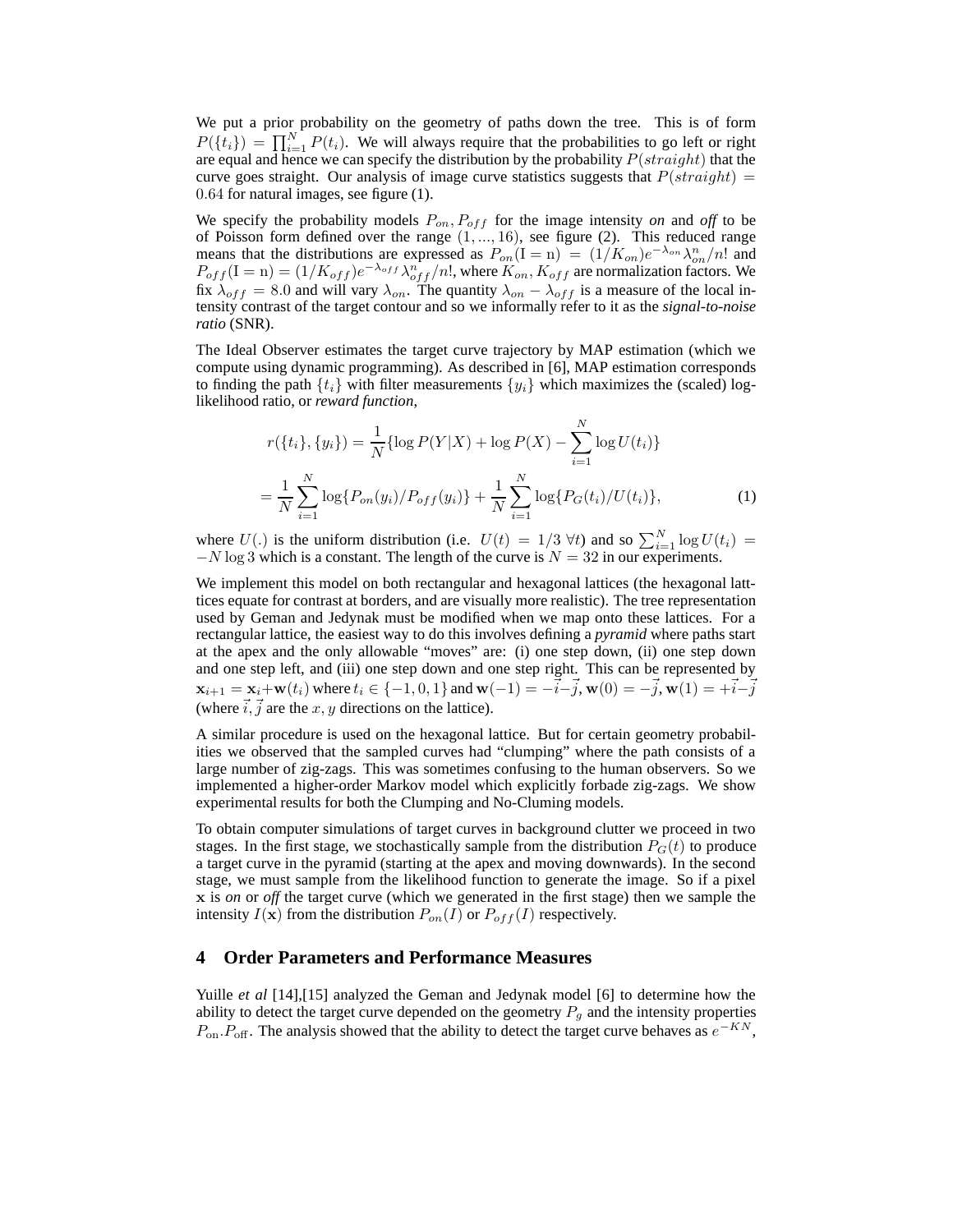where N is the length of the curve and K is an *order parameter*. The larger the value of K then the easier it is to detect the curve.

The order parameter is given by  $K = D(P_{on}||P_{off}) + D(P_G||U) - \log Q$  [15], where U is the uniform distribution. If  $K > 0$  then detecting the target curve is possible but if  $K < 0$ then it becomes impossible to find it (informally, it becomes like looking for a needle in a haystack).

The order parameter illustrates the trade-off between shape and intensity cues and determines which types of curves are easiest to detect by an ideal observer. The intensity cues are quantified by  $D(P_{on}||P_{off})$  and the shape cues by  $D(P_G||U)$ . The easiest curves to detect are those which are straight lines (i.e.  $D(P_G||U)$  takes its largest possible value). The hardest curves to detect are those for which the geometry is most random. The stronger the intensity cues (i.e. the bigger  $D(P_{on}||P_{off})$ ) then, of course, the easier the detection becomes.

So when comparing human performance to ideal observers we have to take into account that some types of curves are inherent easier to detect (i.e. thay have larger  $K$ ). Human observers are good at detecting straight line curves but so are ideal obervers. We need performance measures to quantify the *relative effectiveness* of human and ideal observers. Otherwise, we will not be able to conclude that human observers are biased towards particular curve shapes (such as those occuring in natural images).

We now define two performance measures to quantify the relative effectivenes of human and ideal observers. Our first measure is based on the hypothesis that human observers have an "effective order parameter". In other words, their performance on the target curve tracking task behaves like  $e^{-N K_H}$  where  $K_H$  is an *effective order parameter* which difference from the true order parameter  $K$  might reflect a human bias towards straight lines or ecological shape priors. We estimate the effective order parameters by fixing  $P_G$ ,  $P_{\text{off}}$  and adjusting  $P_{\text{on}}$  until the observers achieve a fixed performance level of at most 5 errors on a path of length 32. This gives distributions  $P_{on}^{I}, P_{on}^{H}$  for the ideal and human observers respectively. Then we set  $\bar{K}_H = K - D(P_{on}^H || \tilde{P}_{off}) + D(P_{on}^I || P_{off})$ , where  $P_{on}^H$ ,  $P_{on}^I$  are the distributions used by the human and the ideal (respectively) to achieve similar performance.

Our first performance measure is the difference  $\Delta K = D(P_{on}^H||P_{off}) - D(P_{on}^I||P_{off})$ between the effective and the true order parameters.

But order parameter analysis should be regarded with caution for the curve detection task used in our experiments. The experimental criterion that the target path be found with 5 or less errors, see section (5), was not included in the theoretical analysis [14],[15]. Also some small corrections need to be made to the order parameters due to the nature of the rectangular grid, see [15] for computer calculations of the size of these corrections. These two effects – the error criterion and the grid correction – means that the order parameters are only approximate for these experimental conditions.

This motivates a second performance measure where we calculate the value of the posterior probability (proportional to the exponential of  $r$  in equation (1)) for the curve detected by the human and the ideal observer (for identical distributions  $P_G, P_{on}, P_{off}$ ). We measure the *logarithm of the ratio of these values*. (A theoretical relationship can be shown between these two measures).

## **5 Experimental Results on Rectangular Grid**

To assess human performance on the road tracking task, we first had a set of 7 observers find the target curve in a tree defined by a rectangular grid figure (3)A. The observer tracked the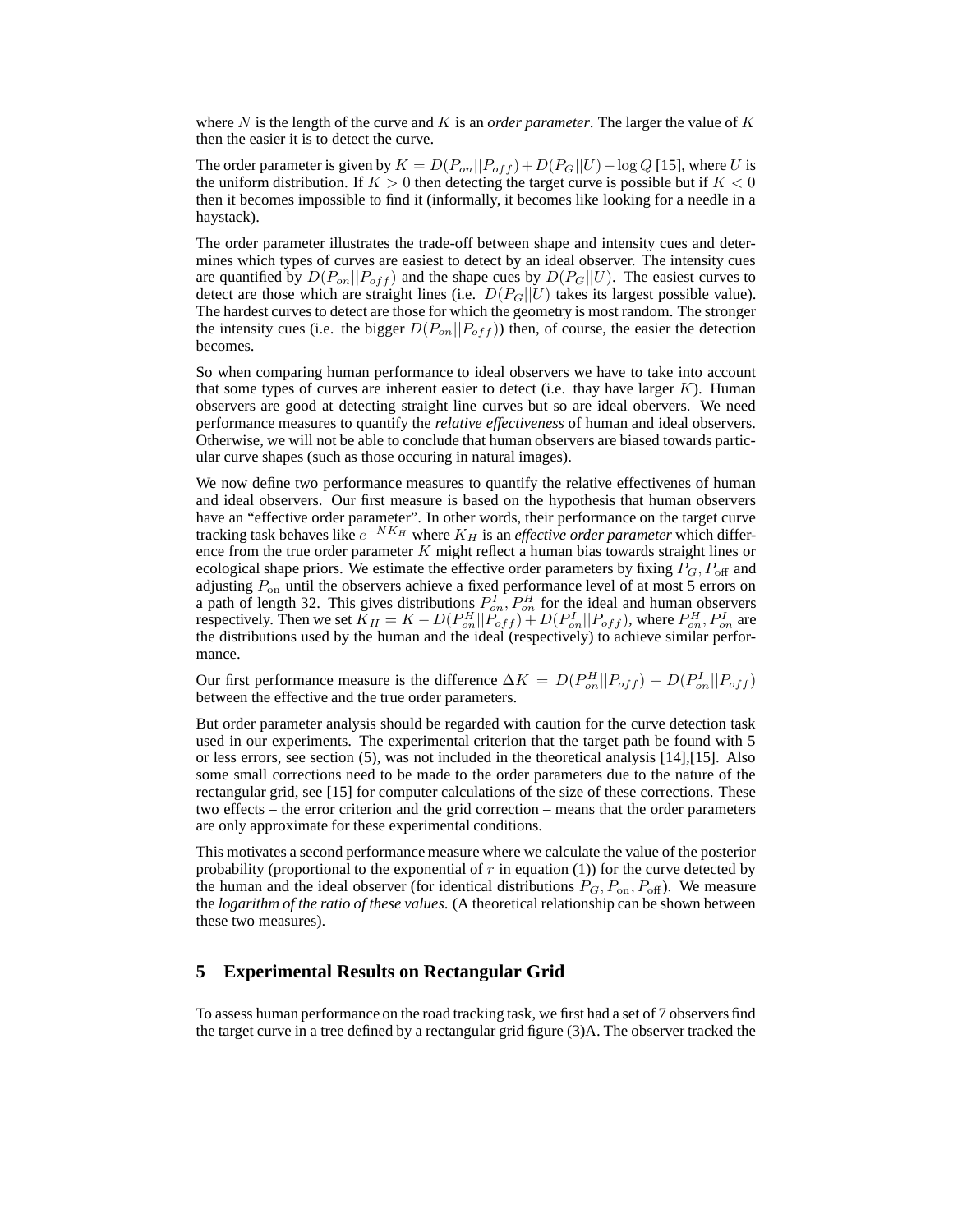

Figure 3: A. Rectangular Grid Stimulus (Left), Example Path: Ideal (Center), Example Path: Human (Right). B & C. Hexagonal Grid Stimulus (Left), Example Path: Ideal (Center), Example Path: Human (Right). Panel C shows an example of a path with higher order constraints to prevent "clumping". There were a number of other differences between the rectangular and hexagonal grid psychophysics, including rectangle samples were slightly smaller than the hexgaons, and feedback was presented to the observers without (rectangular) or with background (hexagonal), and the lowest  $p(straiqht)$  was 0.0 for rectangular and0.1 for hexagonal grids.

contour by starting at the far left corner and making a series of 32 key presses that moved the observer's tracked contour either left, right, or straight at each key press. Each contour estimate was scored by counting the number of positions the observer's contour was off the true path. Each observer had a training period in which the observer was shown examples of contours produced from the four different geometry distributions and practiced tracing in noise.

During an experimental session, the geometry distribution was fixed at one the four possible values and observers were told which geometry distribution was being used to generate the contours. The parameter  $\lambda_{on}$  of  $P_{on}$  was varied using an adaptive procedure until the human observer managed to repeatedly detect the target curve with at most five misclassified pixels. This gave a *threshold* of  $\lambda_{on} - \lambda_{off}$  for each probability distribution defined by  $P(straight)$ . This threshold could be compared to that of the Ideal Observer (obtained by using dynamic programming to estimate the ideal, also allowing for up to five errors). The process was repeated several times for the four geometry distribution conditions.

The thresholds for 7 observers and the ideal observer are shown in figure 4. These thresholds can be used to calculate our first performance measure  $(\Delta K)$  and determine how effectively observers are using the available image information at each  $P(straiqht)$ .

The results are illustrated in figure (4)B where the human data was averaged over seven subjects. They show that humans perform best for curves with  $P(straight) = 0.66$  which is closest to the natural priors, see figure (1). Conversely,  $\Delta K$  is biggest for the curves with  $P(straight) = 0.0$ , which is the condition that differs most from the natural statistics.

We next compute our second performance measure (for which  $P_{on}$ ,  $P_{off}$ ,  $P_G$  are the same for the ideal and the human observer). The average difference of this performance measure for the each geometry distribution is an alternative way how well observers are using the intensity information as a function of geometry, with a zero difference indicating optimal use of the information. The results are shown in figure (4)C. Notice that the best performance is achieved with  $P(straight) = 0.9$ .

Observe that the two performance measures give different answers for this experiment. We conclude that our results are consistent either with a bias to ecological statistics or to straight lines. But the rectangular lattice

## **6 Experiments on Hexagonal Lattices**

In these experiments we used a hexagonal lattice because, for the human observers, the contrast at the edges corresponding to a left, straight, or right move is the same (in contrast to the rectangular grid, in which left and right moves only share a corner). We also use the same values of  $P_{\text{on}}$ ,  $P_{\text{off}}$ ,  $P(\text{straight})$  for the humans and the ideal.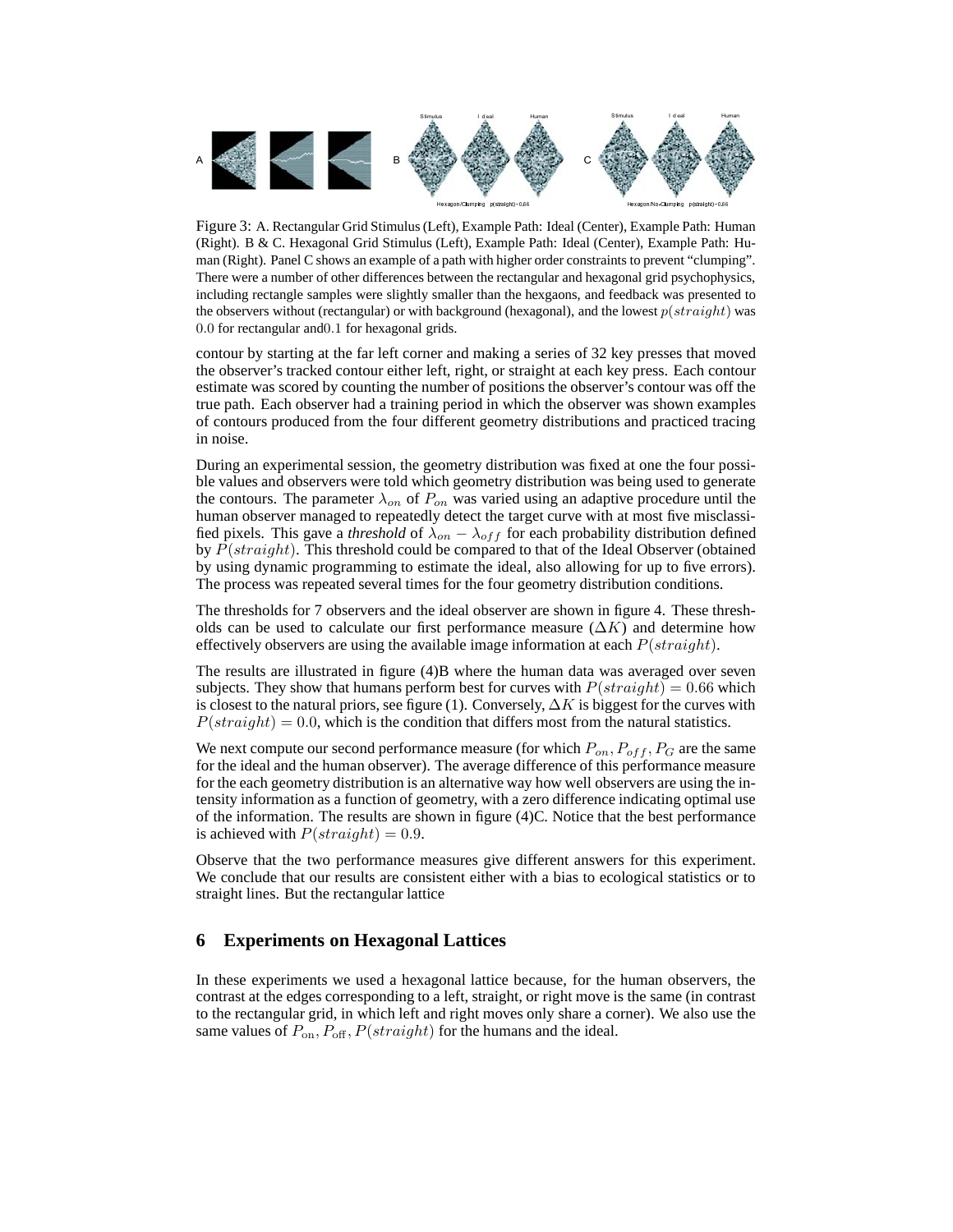

Figure 4: A-C. Psychophysical results on rectangular grid. A. Threshold  $\lambda_{on} - \lambda_{off}$  plotted against  $P(straight)$ . The top seven curves are the results of the seven subjects. The bottom curve is for the ideal observer. B. The difference between human and ideal K order parameters. C. The average reward difference between ideal and human observers. D-I shows psychophyscial results on a hexagonal grid. D-F are for the Clumping condition, and G-I for the No Clumping condition for which high order statistics prevented sharp turns that result in "clumps".

We performed experiments on the hexagonal lattice under four different probabilities for the geometry. These were specified by  $P(straight) = 0.10, 0.33, 0.66, 0.90$  (in other words, the straightest curves will be sampled when  $P(straight) = 0.90$  and the least straight from  $P(straight) = 0.10$ . For reasons described previously, we did the experiment in two conditions. (1) allowing zig-zags "Clumping", (2) forbidding zig-zags "No-Clumping". We show examples of the stimuli, the ideal results (indicated by dotted path), and the human results (indicated by dotted path) for the Clumping amd No-Clumping cases in figure (4B  $\&$  C), respectively.

The threshold SNR results for Clumping and No Clumping are summarized in figures (4D & G. The average  $\Delta K = K_{human} - K_{ideal}$  results for Clumping and No Clumping are summarized in figure (4E & H). The average reward difference,  $\Delta r = r_{ideal} - r_{human}$ , results for Clumping and No Clumping are summarized in figure (4F & I).

Both performance measures give consistent results for the Clumping data suggesting that humans are best when detecting the straightest lines ( $P(straight) = 0.9$ ). But the situation is more complicated for the No Clumping case where human observers show preferences for  $P(straight) = 0.9$  or  $P(straight) = 0.66$ .